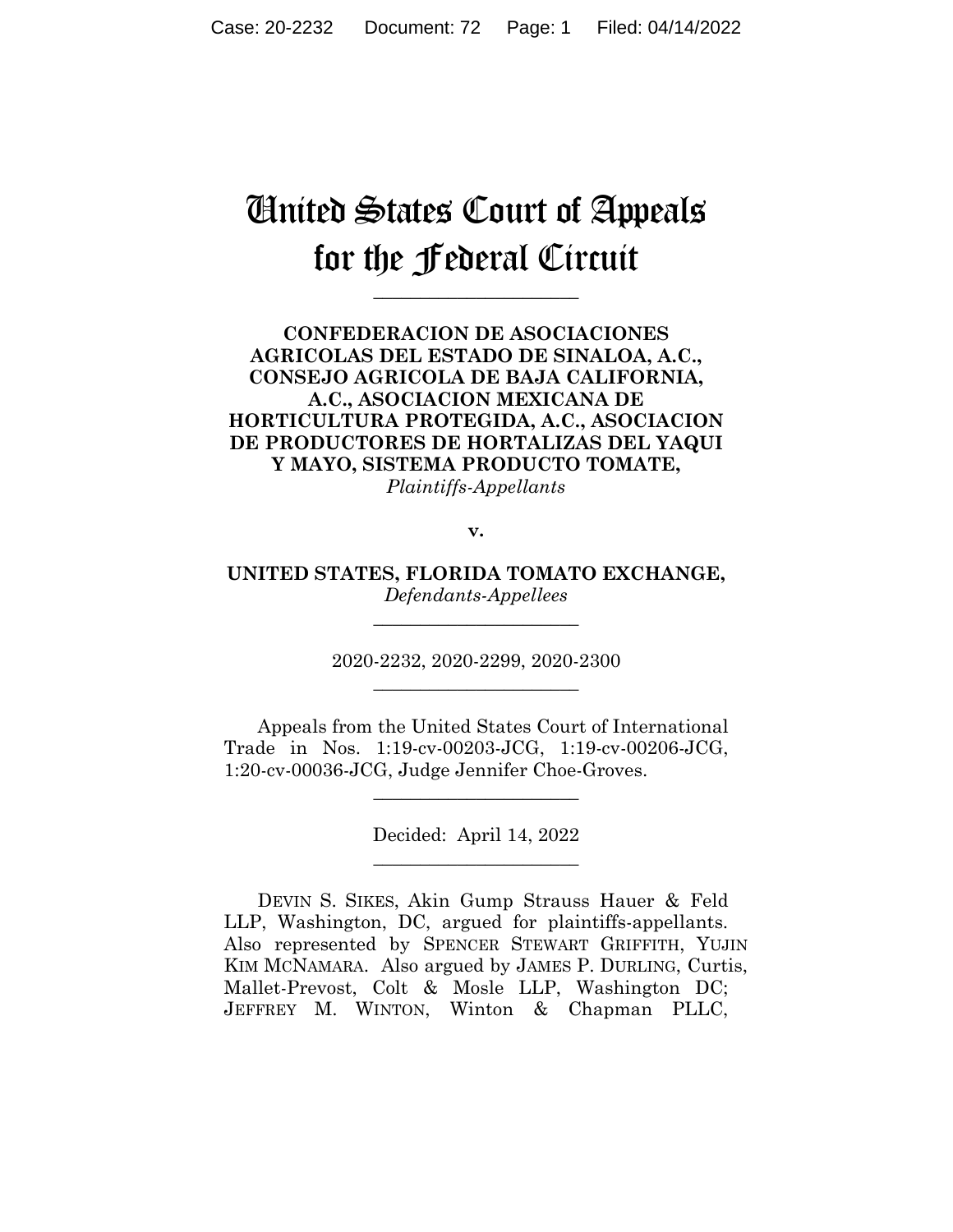Washington, DC.

DOUGLAS GLENN EDELSCHICK, Commercial Litigation Branch, Civil Division, United States Department of Justice, Washington, DC, argued for defendant-appellee United States. Also argued by ROBERT R. KIEPURA. Also represented by BRIAN M. BOYNTON, PATRICIA M. MCCARTHY, FRANKLIN E. WHITE, JR.; EMMA T. HUNTER, Office of the Chief Counsel for Trade Enforcement & Compliance, United States Department of Commerce, Washington, DC.

MARY JANE ALVES, Cassidy Levy Kent USA LLP, Washington, DC, argued for defendant-appellee Florida Tomato Exchange. Also represented by JAMES R. CANNON, JR., ULRIKA K. SWANSON, JONATHAN M. ZIELINSKI.

## $\overline{\phantom{a}}$  , we can assume that the contract of  $\overline{\phantom{a}}$ Before DYK, PROST, and TARANTO, *Circuit Judges*.

## DYK, *Circuit Judge.*

Confederacion de Asociaciones Agricolas del Estado de Sinaloa, A.C.; Consejo Agricola De Baja California, A.C.; Asociacion Mexicana de Horticultura Protegida, A.C.; Asociacion de Productores de Hortalizas del Yaqui y Mayo; and Sistema Producto Tomate (collectively "CAADES" or "the growers") appeal a final decision of the Court of International Trade (the "Trade Court"). The Trade Court dismissed CAADES's claims as either being moot or not ripe, though characterizing the dismissal as being for failure to state a claim.

We hold that we have jurisdiction over CAADES's challenges to the government's termination of the parties' 2013 suspension agreement ("the 2013 agreement") and the 2019 suspension agreement ("the 2019 agreement") and that those claims are not moot. However, on the merits we conclude that the 2013 agreement's termination was not invalid for failing to comply with statutory termination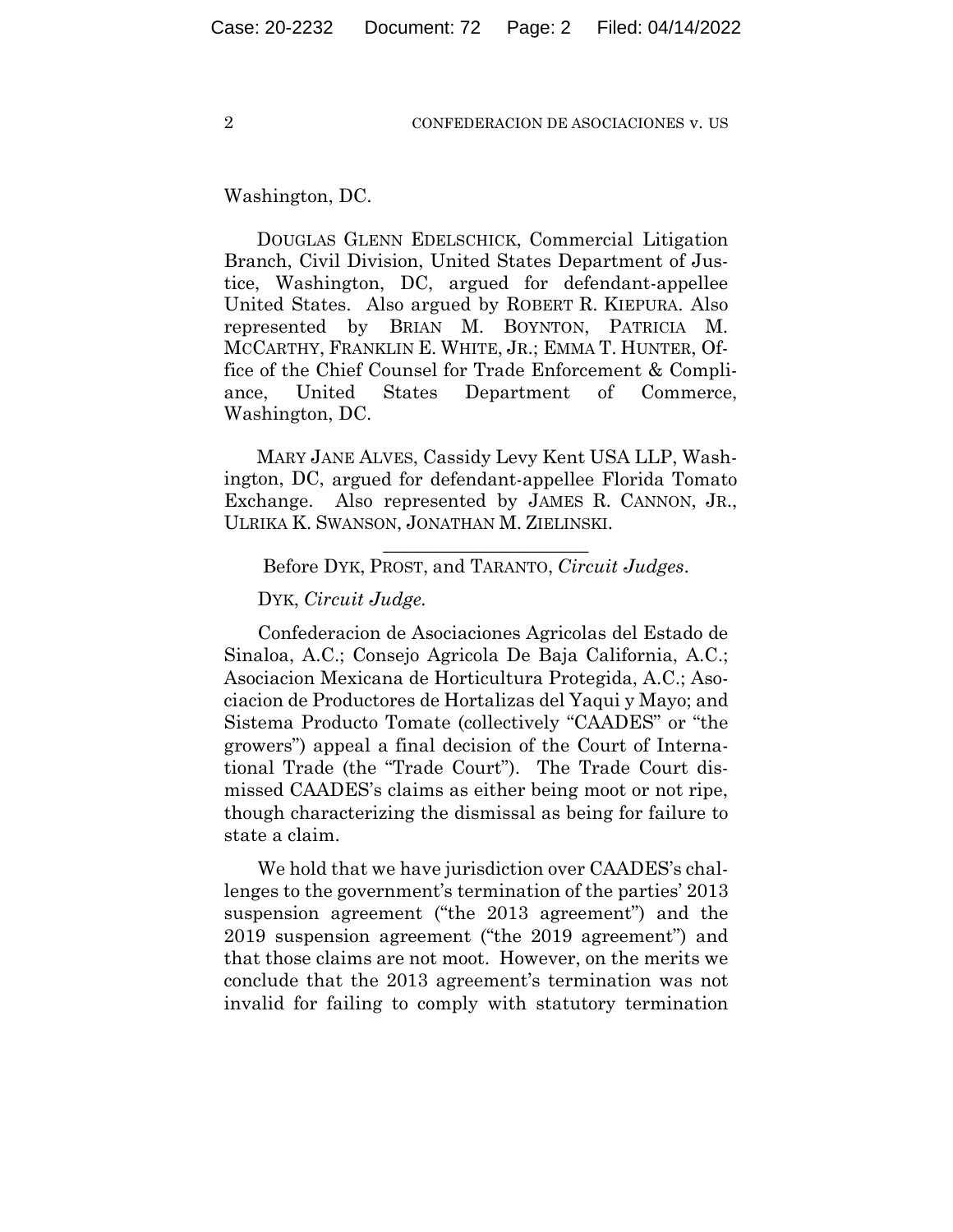requirements or because of allegedly improper political influence and that the 2019 agreement is not invalid on grounds of duress.

As for CAADES's claims that the October 2019 final antidumping determination is invalid, we conclude that the challenge is not premature and that the Trade Court has jurisdiction to hear those claims. We remand for further proceedings pursuant to our opinions in *Bioparques de Occidente v. United States*, No. 2020-2265, and *Red Sun Farms v. United States*, No. 2020-2230.

#### **BACKGROUND**

# I. History of the Tomato Investigations and Suspension Agreements

This appeal arises out of a less-than-fair-value investigation concerning fresh tomatoes from Mexico.In April 1996, the Department of Commerce ("Commerce") began an antidumping duty investigation to determine whether Mexican tomatoes were being imported into the United States and sold at less than fair value. After Commerce issued a preliminary affirmative dumping determination, Commerce and the exporters responsible for substantially all of the imports of fresh tomatoes from Mexico negotiated and entered into a 1996 agreement (pursuant to 19 U.S.C. § 1673c(c)) that suspended the investigation, terminated the collection of cash deposits or bonds, and ended the suspension of liquidation of entries of the subject tomatoes.

So began a cycle in the more-than-two decades that followed, in which old agreements were terminated and new agreements were executed. The growers withdrew from the 1996 suspension agreement in 2002, which led to a new agreement that same year, then withdrew from the 2002 agreement in 2007, which led to a new agreement the following year, then withdrew from the 2008 agreement in 2013, which led to a new agreement the same year. The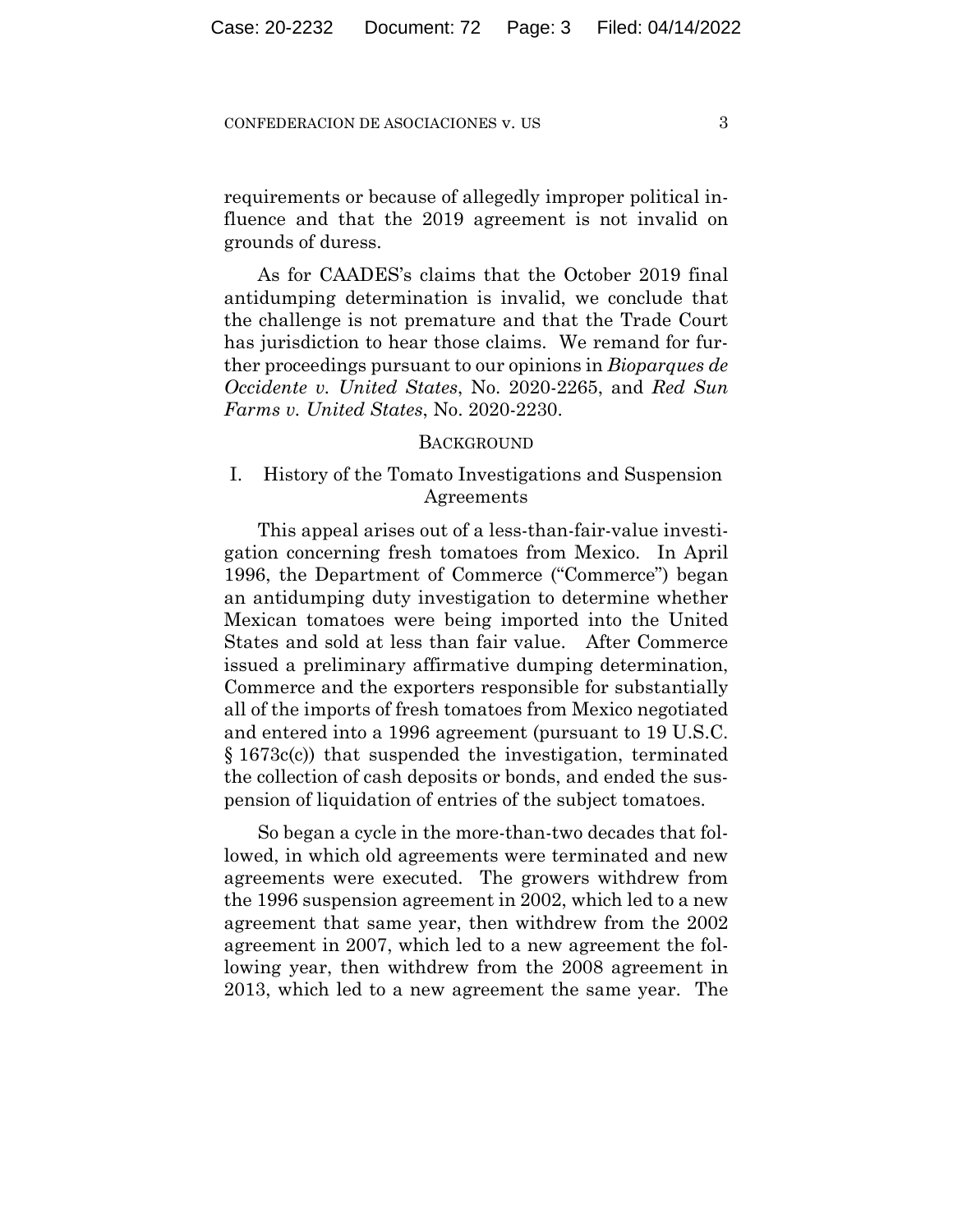terms of the parties' past suspension agreements were similar—the one notable exception being that the 2013 agreement was the first to include a clause permitting either party to withdraw from the agreement at will upon ninety days' notice. Previous agreements permitted only the growers to withdraw from the agreement without cause.1 For the first time, the agreement, in section VI.B, provided: "The signatories *or the Department* may withdraw from this Agreement upon ninety days written notice to the other party." J.A. 353 (emphasis added).

II. Commerce's Termination of the 2013 Agreement

In November 2018, the Florida Tomato Exchange ("FTE")—a group representing U.S.-based tomato growers and distributors—sent a letter to Commerce requesting that Commerce terminate the 2013 suspension agreement under section VI.B's withdrawal clause and resume the antidumping investigation. The FTE alleged that the agreement had not effectively eliminated dumping. Forty-eight members of Congress, led by Florida Senator Marco Rubio, subsequently signed on to a February 1, 2019, letter that also urged Commerce to terminate the agreement for the same reasons.

Five days later, Commerce notified the Mexican growers that it intended to withdraw pursuant to section VI.B, and indicated that it would resume its antidumping investigation if the parties failed to reach a new agreement by May 7, 2019. When the parties missed that deadline, Commerce resumed its investigation and re-imposed cash deposit requirements on imported Mexican tomatoes.During the resumed investigation, Commerce issued a July 2019 preliminary dumping determination. CAADES alleges

<sup>&</sup>lt;sup>1</sup> The majority of the grower-signatories remained the same during the 1996–2013 suspension agreement proceedings.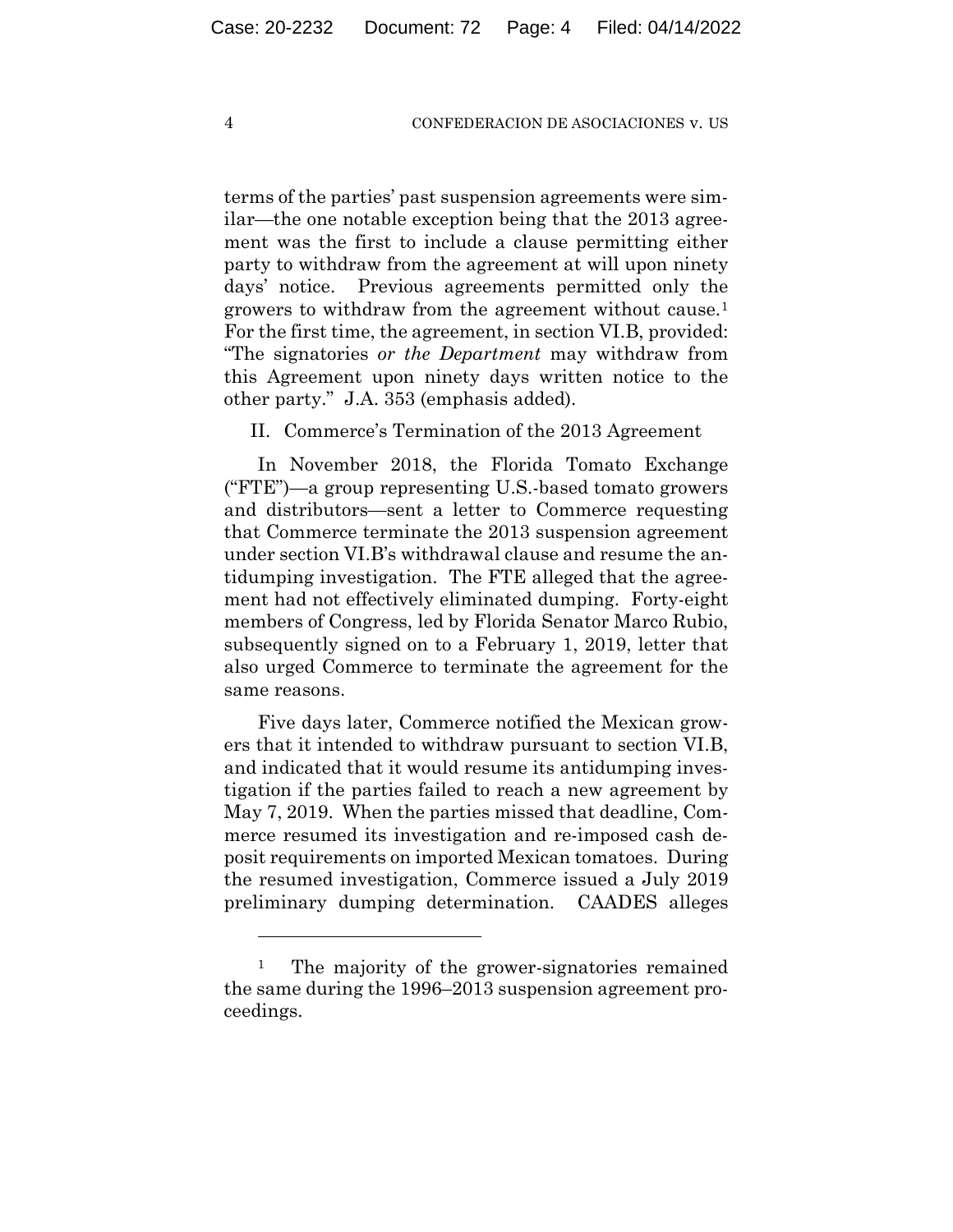that the cash deposit requirements resulted in severe financial strain for many of its members, causing several of them to go out of business. It was under these alleged financially-strained conditions that CAADES and the agreement's other signatories negotiated a new suspension agreement.

On September 19, 2019, more than seven months after Commerce withdrew from the 2013 agreement, the parties executed a new agreement. Like past agreements, the 2019 agreement suspended the underlying antidumping investigation and terminated Commerce's cash deposit requirement, and the signatories agreed to sell the imported subject tomatoes at or above a minimum reference price. It also allowed both the government and the Mexican growers to withdraw at any time with ninety days' notice. No party has withdrawn from the 2019 agreement.

## III. Commerce's Continued Investigation

Section 1673c(g) of Title 19 provides that Commerce may continue a suspended investigation "within 20 days after the date of publication of the notice of suspension" at the request of the foreign exporters or an interested party, which includes domestic manufacturers, producers, and wholesalers. *See* § 1677(9)(C). After the 2019 agreement took effect, the FTE asked Commerce to continue its antidumping investigation pursuant to  $\S 1673c(g)$ . Commerce did so, and in October 2019, it issued a final affirmative determination that increased the dumping margins for all of the subject Mexican growers and exporters over the dumping margins reflected in the July 2019 preliminary determination. An antidumping duty order incorporating these new rates could not issue while the 2019 agreement remained in place, but such an order would issue immediately if either Commerce or the signatories withdrew from the agreement. *See*  $\S$  1673c(i)(1)(C).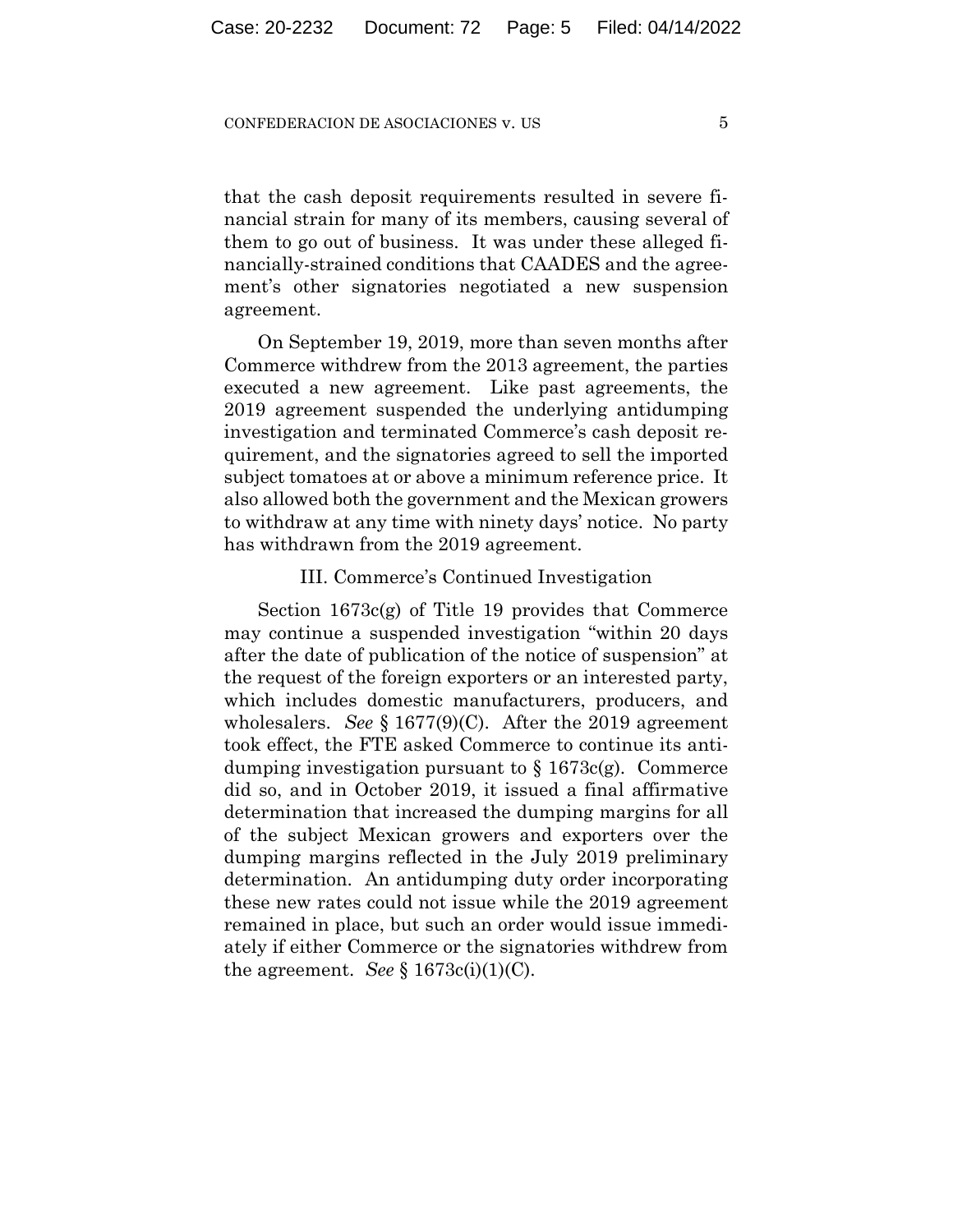These combined events led CAADES to file three separate complaints in the Trade Court,<sup>2</sup> each of which raised identical claims that fall into three categories: (1) a challenge to Commerce's decision to terminate the 2013 agreement for allegedly violating 19 U.S.C. § 1673c(i)'s statutory requirements<sup>3</sup> and for being based on improper political influence, and a related challenge alleging that the resumption of the investigation following this improper termination was invalid (counts 1–3); (2) a challenge to the validity of the 2019 agreement on grounds of duress (count 4); and (3) a challenge to Commerce's final affirmative determination for failing to abide by statutory deadlines, unlawfully calculating final margins, and depriving the growers of individual rates (counts 5–7). CAADES's complaints asked the Trade Court to declare the final determination and the 2019 agreement unlawful, null, and void, and to reinstate the 2013 agreement. The government moved to dismiss on grounds of mootness, ripeness, and for failure to state a claim upon which relief can be granted.

The Trade Court granted the government's motion and dismissed CAADES's complaints "for failure to state a claim." J.A. 4. Despite the Trade Court's characterization of its dismissal as being for failure to state a claim, it concluded that the claims with respect to the 2013 and 2019

<sup>2</sup> CAADES's complaints are identical in all respects except for the alleged jurisdictional grounds. Two of the complaints alleged that the Trade Court had jurisdiction under 28 U.S.C. § 1581(c) because the claims were reviewable under 19 U.S.C.  $\S$  1516a(a)(2)(B)(iv). All of the complaints alleged that the Trade Court had jurisdiction under 28 U.S.C. § 1581(i)(4) (now 28 U.S.C. § 1581(i)(1)(D)).

CAADES's challenge also relied on Commerce's regulation, 19 C.F.R. § 351.209(a), which is no different from the statute itself.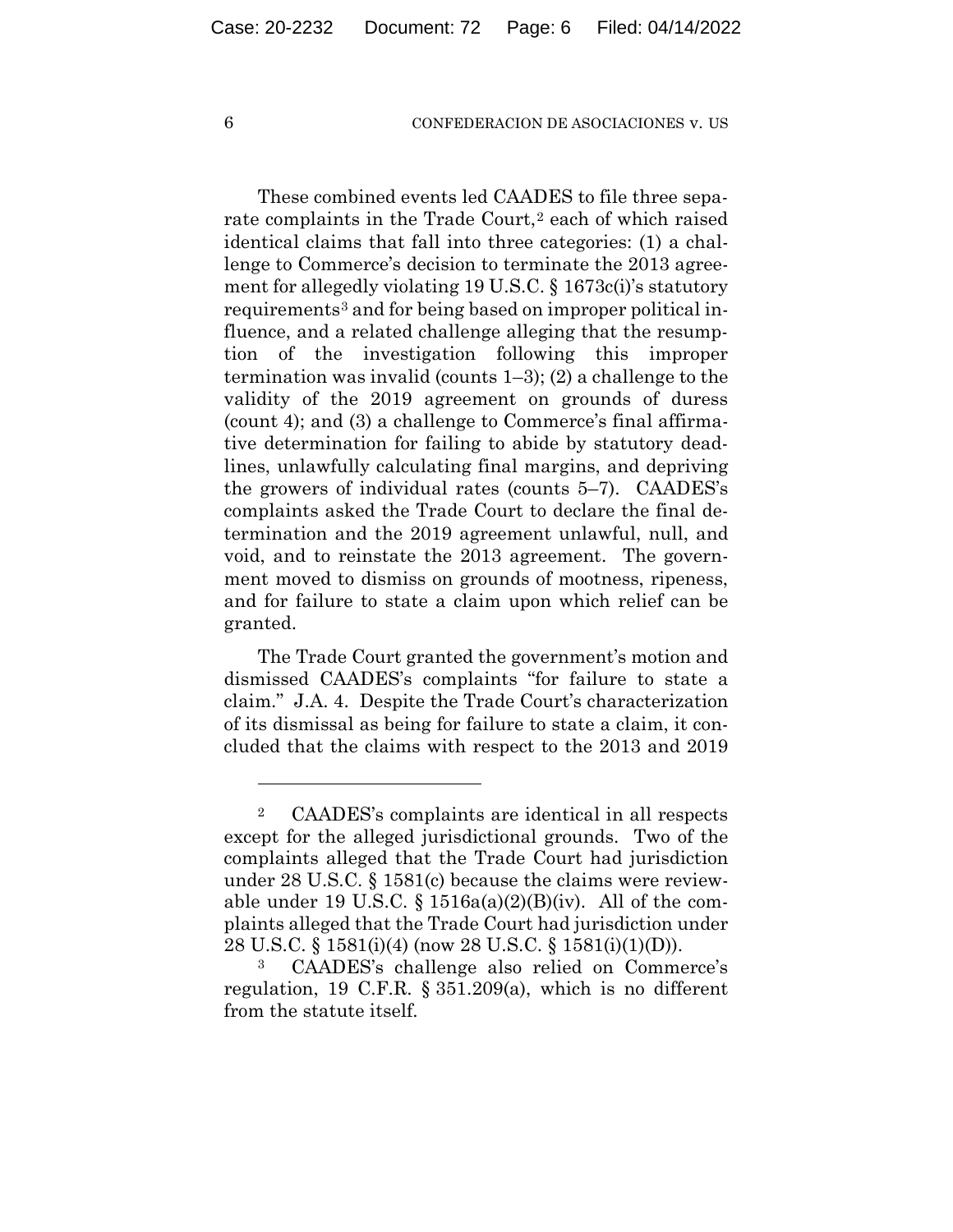agreements "became moot" when CAADES "voluntar[ily] sign[ed]" the 2019 agreement, "a new agreement which superseded the [] 2013 Suspension Agreement." J.A. 17. According to the Trade Court, CAADES's decision to voluntarily enter into the 2019 agreement "undercut[] [CAADES's] assertion that Commerce unlawfully terminated the 2013 Suspension Agreement." *Id.* The Trade Court also held that CAADES could not challenge the 2019 agreement while at the same time "receiv[ing] its benefits and protections." *Id.* With respect to the final determination, the Trade Court characterized the challenge as not ripe for review because a duty order incorporating the increased dumping margins would "have no effect so long as the 2019 Suspension Agreement is in place." J.A. 19. CAADES appeals. The Trade Court had jurisdiction under the residual provision of  $\S$  1581(i)(1)(D), and we have jurisdiction to review the Trade Court's final decision pursuant to 28 U.S.C. § 1295(a)(5).

#### **DISCUSSION**

We review the Trade Court's dismissal of the complaints de novo. *Amoco Oil Co. v. United States*, 234 F.3d 1374, 1376 (Fed. Cir. 2000) (citing *Ponder v. United States*, 117 F.3d 549, 552 (Fed. Cir. 1997)). In doing so, "we must take all of the factual allegations in the complaint as true." *Ashcroft v. Iqbal*, 556 U.S. 662, 678 (2009) (citing *Bell Atl. Corp. v. Twombly*, 550 U.S. 544, 555–56 (2007)).

I. 2013 Termination Claims

## A. Jurisdiction

We first address the claim that the 2013 agreement was improperly terminated. Neither party challenges our jurisdiction under 28 U.S.C. § 1295(a)(5) or the Trade Court's jurisdiction under 28 U.S.C. § 1581(i)'s residual clause, but we must nonetheless address this issue given our "special obligation to 'satisfy [ourself] not only of [our]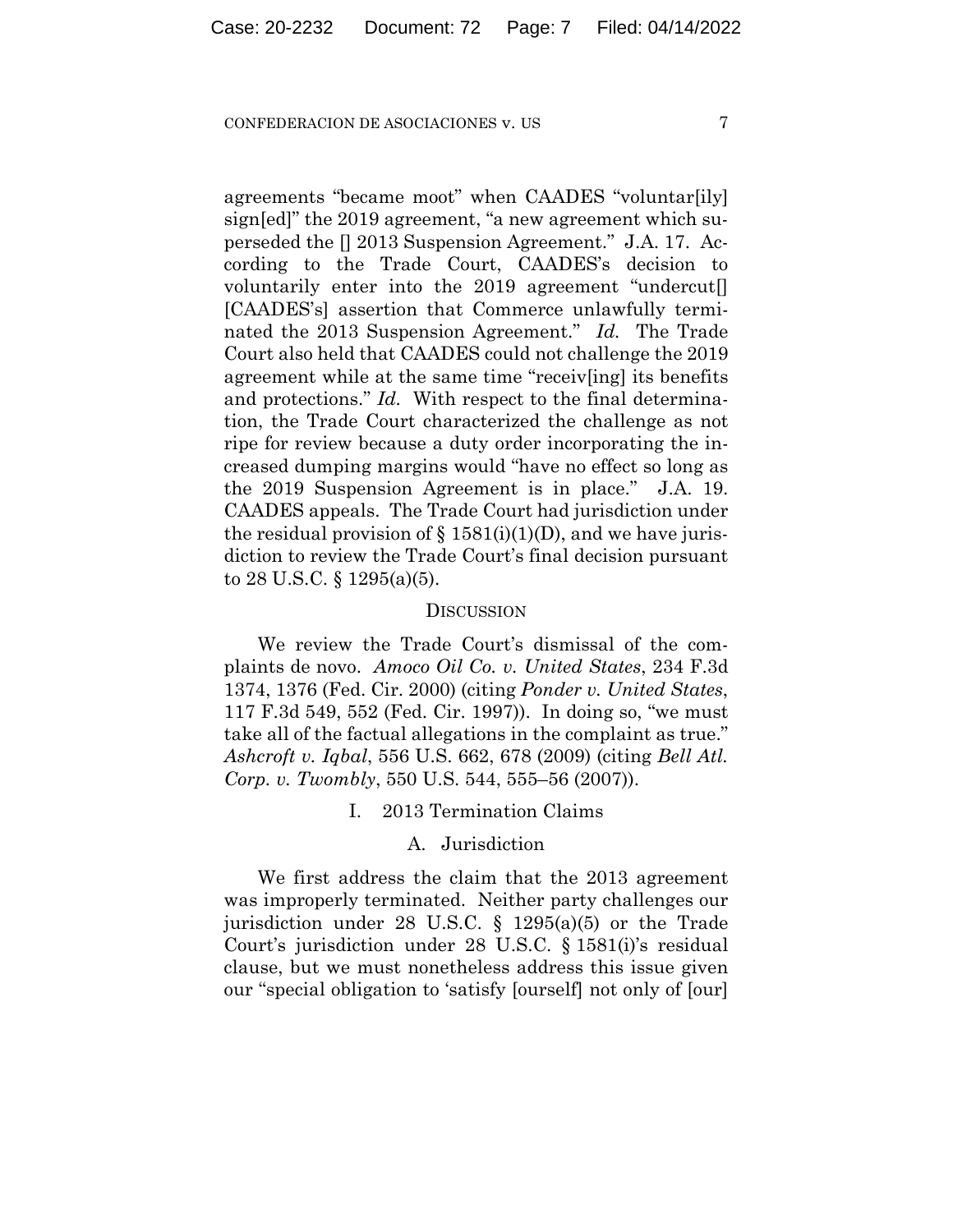own jurisdiction, but also that of the lower court[].'" *Bender v. Williamsport Area Sch. Dist.*, 475 U.S. 534, 541 (1986) (quoting *Mitchell v. Maurer*, 293 U.S. 237, 244 (1934)).

Each of CAADES's three complaints alleged that § 1581(i)(4)'s residual jurisdiction clause (now codified as § 1581(i)(1)(D)) authorized the Trade Court's review of Commerce's termination of the 2013 agreement. That provision grants the Trade Court jurisdiction to hear "any civil action commenced against the United States . . . that arises out of any law of the United States providing for . . . administration and enforcement" of the trade laws.  $§ 1581(i)(1)(D).$ 

Residual jurisdiction under § 1581(i) is not available if the determination the plaintiff seeks to challenge is already reviewable by the Trade Court under § 1516a(a), or by a binational panel under  $\S 1516a(g)$ .  $\S 1581(i)(2)(A)$ , (B). The issue then, is whether either of those provisions permits the Trade Court's review of Commerce's decision to terminate a suspension agreement.

In prior, related preliminary injunction proceedings, the Trade Court held that it had jurisdiction to hear CAADES's challenges to the termination of the 2013 agreement under the residual clause in  $\S 1581(i)(1)(D)$  because "the particular agency action at issue [was] Commerce's withdrawal from the 2013 Suspension Agreement," "§ 1516a does not identify Commerce's decision to withdraw from a suspension agreement as reviewable," and the challenge "pertain[ed] to the administration and enforcement of a matter" arising out of the trade laws. *Confederacion de Asociaciones Agricolas del Estado de Sinaloa v. United States* (*CAADES I*), 389 F. Supp. 3d 1386, 1394–95 (Ct. Int'l Trade 2019).

We agree with the Trade Court's reading of the statute. A decision by Commerce to terminate a suspension agreement is absent from the list of reviewable determinations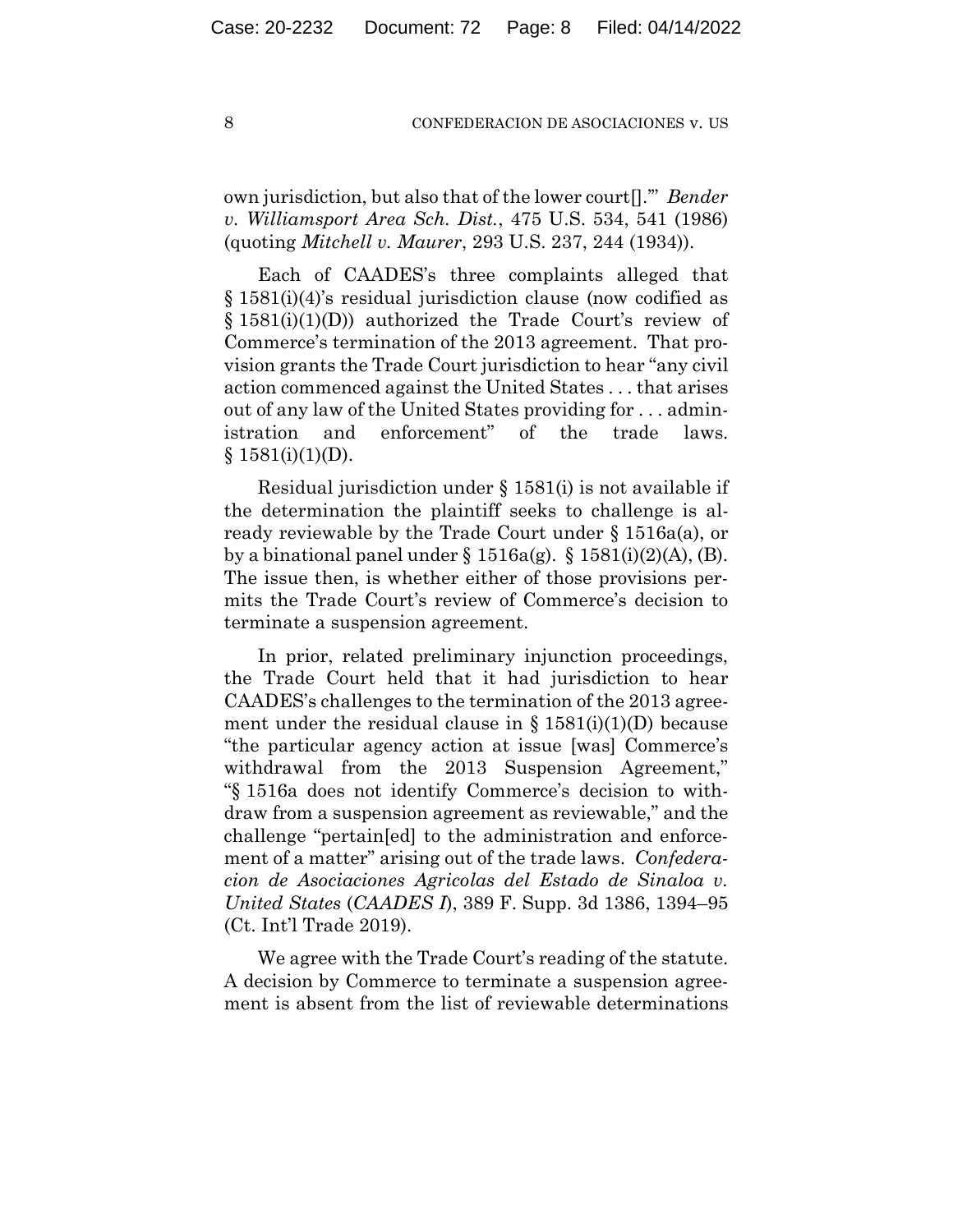identified in  $\S 1516a(a)(2)(B)$ . The termination of a suspension agreement is not a "determination . . . to suspend an antidumping duty . . . investigation," nor is it a "final determination resulting from a continued investigation" under § 1516(a)(2)(B)(iv). So too, a decision to terminate a suspension agreement is not reviewable by a binational panel under  $\S 1516a(g)$ , as that list of reviewable determinations refers back to § 1516a(a)(2)(B). *See*  $\S 1516a(g)(1)(A)$ , (B). We have jurisdiction under the residual provision.

## B. Mootness

The Trade Court held that CAADES's challenges to the government's termination of the 2013 agreement are moot because the court lacked the ability to reinstate the 2013 agreement after the parties voluntarily entered into the 2019 agreement. On appeal, CAADES contends that its challenges to the 2013 agreement's termination are not moot because the Trade Court retained the ability to reinstate the 2013 agreement if the 2013 agreement was improperly terminated.

The mootness doctrine arises from Article III's limit on the exercise of federal judicial power to live cases and controversies. *See Campbell-Ewald Co. v. Gomez*, 577 U.S. 153, 160–61 (2016). Moot cases are those in which "the issues presented are no longer 'live' or the parties lack a legally cognizable interest in the outcome." *U.S. Parole Comm'n v. Geraghty*, 445 U.S. 388, 396 (1980) (quoting *Powell v. McCormack*, 395 U.S. 486, 496 (1969)). A case becomes moot and must be dismissed only when "'it is impossible for a court to grant any effectual relief whatever' to [the plaintiff] assuming it prevails." *Mission Prod. Holdings, Inc. v. Tempnology, LLC*, 139 S. Ct. 1652, 1660 (2019) (quoting *Chafin v. Chafin*, 568 U.S. 165, 172 (2013)). If "there is any chance" a court can grant the plaintiff's requested relief if it prevails on the merits, no matter how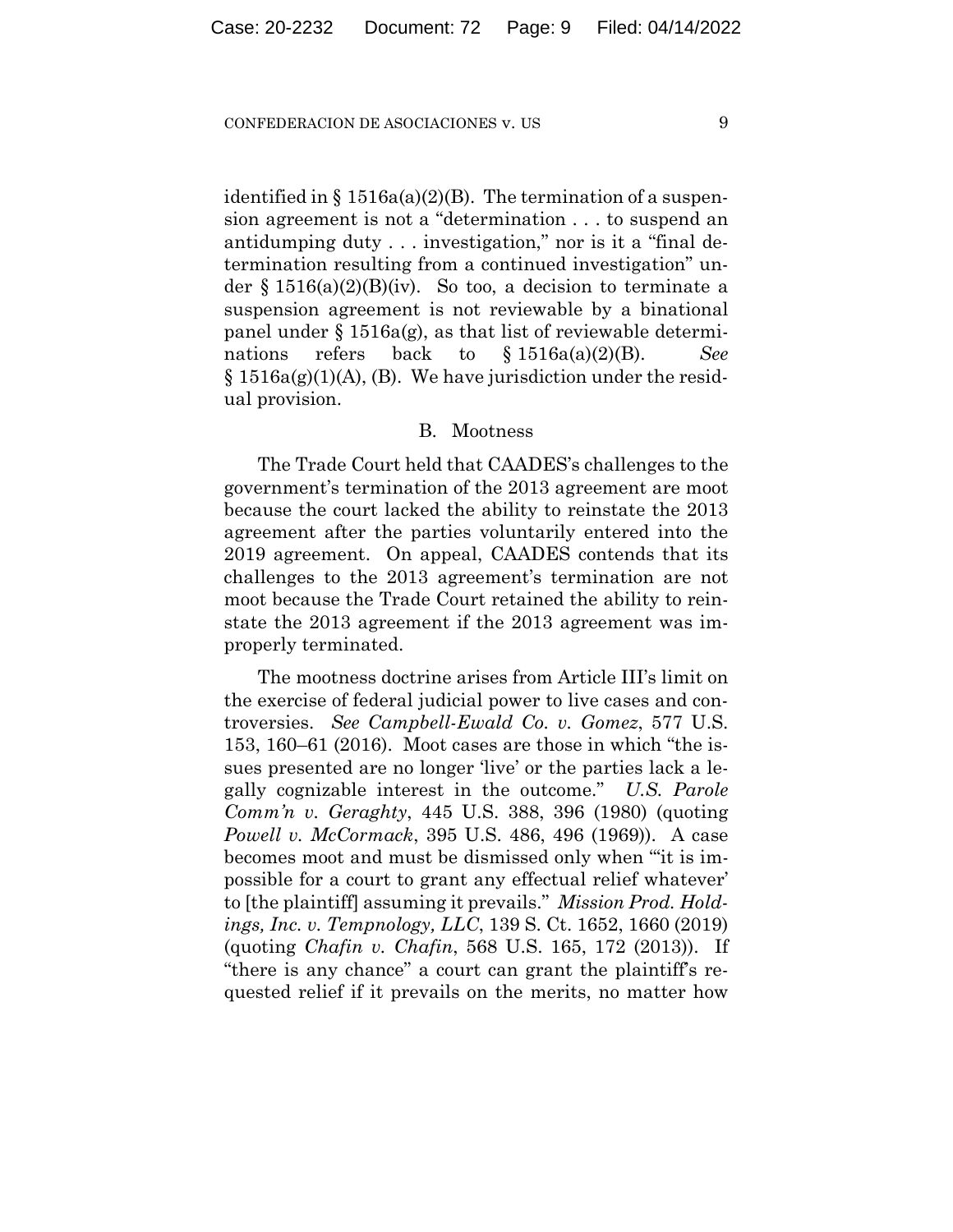"uncertain or even unlikely" that chance may be, the "suit remains live." *Id.*

We reject the Trade Court's characterization of the claims as moot; if the growers were to prevail on their claims relating to the termination of the 2013 agreement and their contentions concerning the appropriate relief, the Trade Court could reinstate the 2013 agreement. *See CSC Sugar LLC v. United States*, 413 F. Supp. 3d 1318, 1326 (Ct. Int'l Trade 2019) (vacating amendment to suspension agreement because notice and comment process "substantially prejudiced" the challenger). The government did not sustain its "heavy" burden to establish mootness, *County of Los Angeles v. Davis*, 440 U.S. 625, 631 (1979) (quoting *United States v. W. T. Grant Co.*, 345 U.S. 629, 633 (1953)), and it was improper for the Trade Court to dismiss these claims on grounds of mootness.

## C. The Merits

We next consider the merits of CAADES's claims that the 2013 agreement was improperly terminated. The Trade Court appears to have concluded that CAADES failed to state a claim for improper termination of the 2013 agreement because the 2019 agreement was a replacement agreement that superseded the 2013 agreement and barred any challenge to the 2013 agreement. We note that the terms of the 2019 agreement do not state that the parties surrendered their ability to sue for improper termination of the 2013 agreement by entering into the 2019 agreement. But we need not decide whether entering into the 2019 agreement implicitly foreclosed CAADES's challenges to the 2013 agreement's termination because those challenges independently fail on the merits.

1

In support of its argument that the government improperly terminated the 2013 agreement, CAADES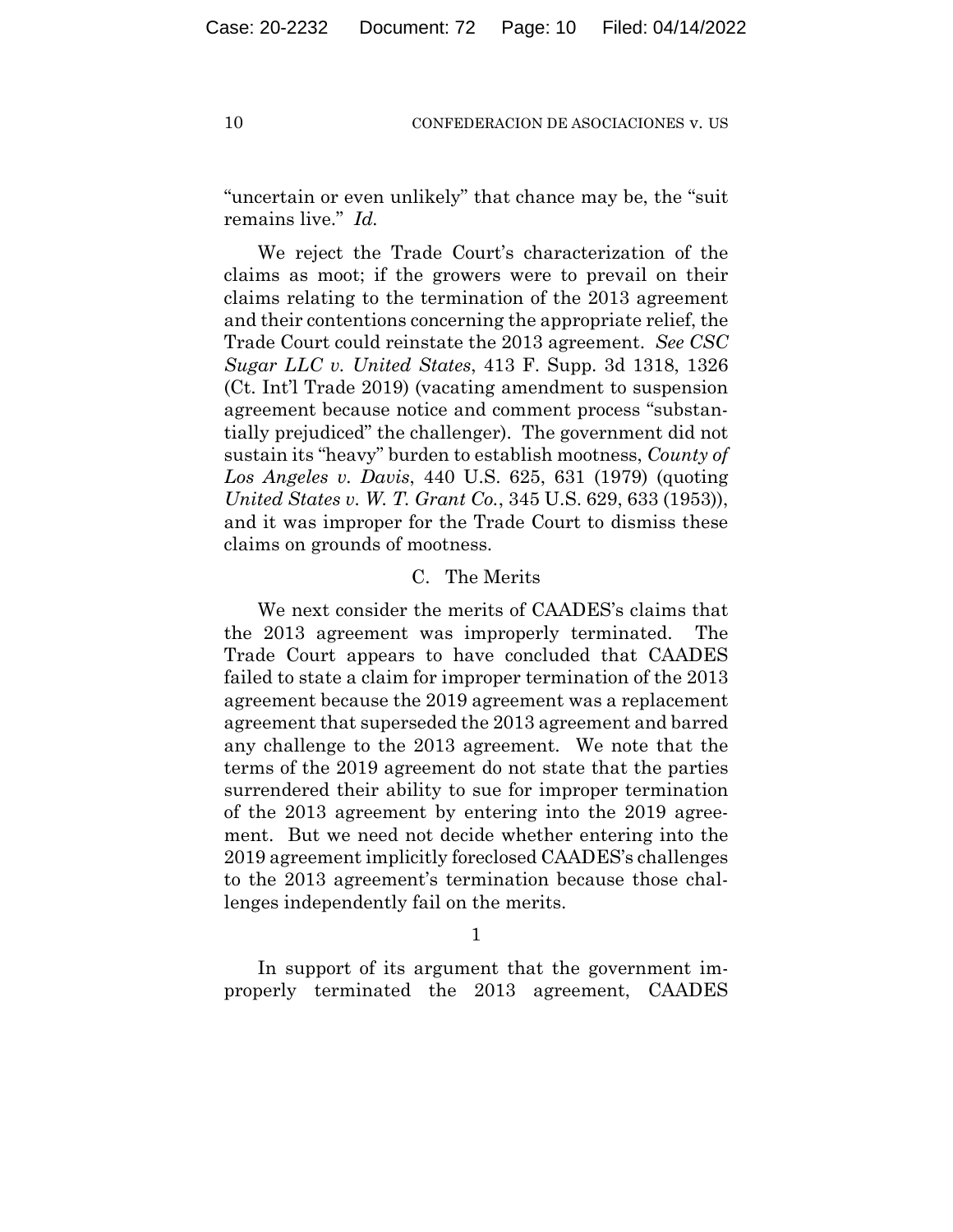contends that the government lacked the authority to terminate the 2013 agreement because it failed to make "either of the determinations required by . . . 19 U.S.C. § 1673c(i), and by 19 C.F.R. § 351.209(a)" prior to termination. J.A. 74. Section 1673c(i) provides that Commerce "shall" withdraw from a suspension agreement if it finds that the agreement "is being, or has been, violated, or no longer meets the requirements of"  $\S 1673c(b)$  or (c),<sup>4</sup> and if

If the administering authority determines that extraordinary circumstances are present in a case, it may suspend an investigation upon the acceptance of an agreement to revise prices from exporters of the subject merchandise who account for substantially all of the imports of that merchandise into the United States, if the agreement will eliminate completely the injurious effect of exports to the United States of that merchandise and if—

(A) the suppression or undercutting of price levels of domestic products by imports of that merchandise will be prevented, and

(B) for each entry of each exporter the amount by which the estimated normal value exceeds the export price (or the constructed export price) will not exceed 15 percent of the weighted average amount by which the estimated normal value exceeded the export price (or the constructed export price) for all less-than-fair-value

<sup>&</sup>lt;sup>4</sup> The 2013 agreement was issued pursuant to § 1673c(c), which requires agreements eliminating injurious effect to satisfy the following factors:

<sup>(1)</sup> General rule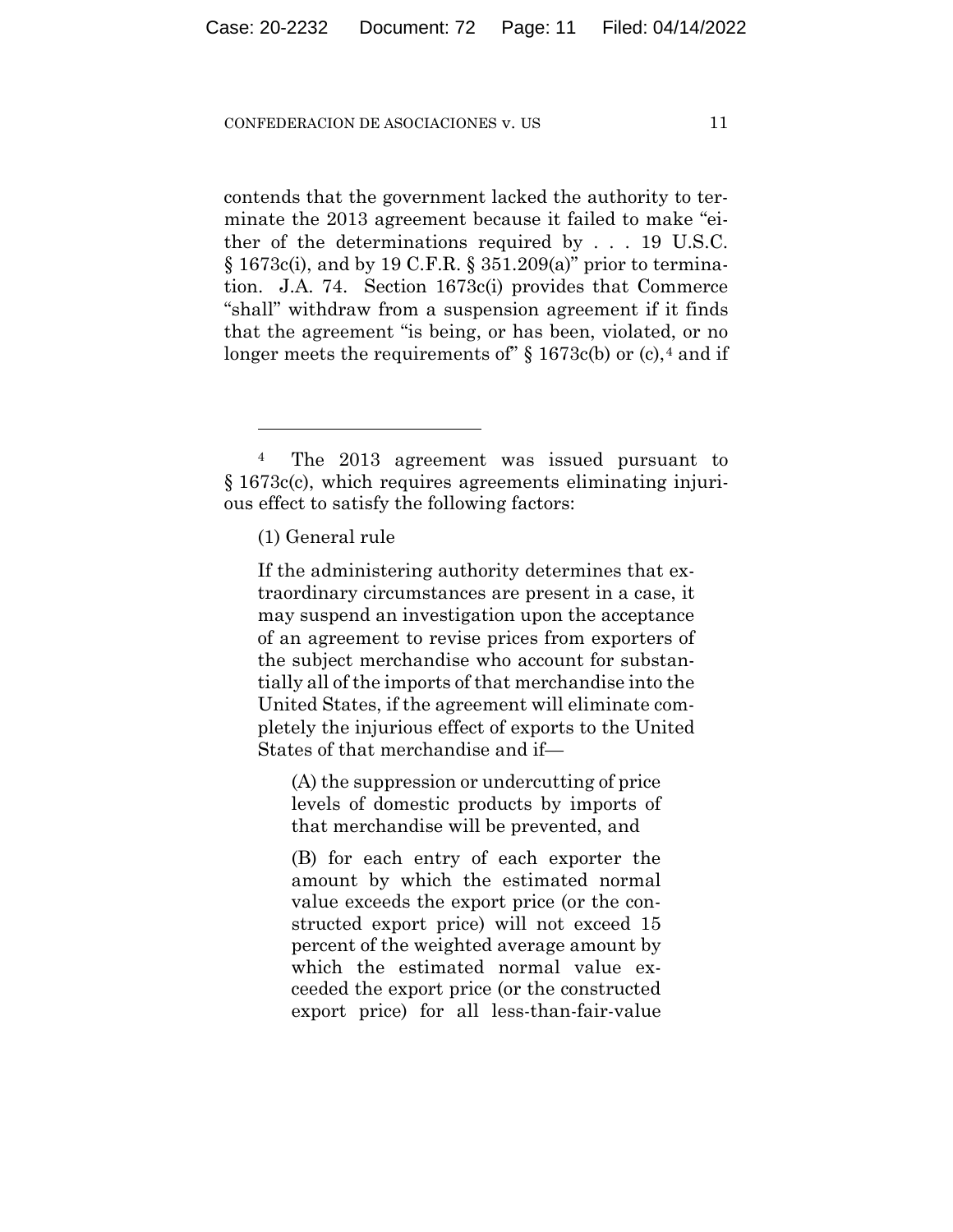the agreement also fails to meet the requirements of § 1673c(d).5 The requirements of the regulation, § 351.209(a), are no different. Termination is required if the agreement fails to remedy price discrimination found by the agency in a preliminary or final determination.

But Commerce here based its withdrawal from the 2013 suspension agreement not on  $\S 1673c(i)$ , but on section VI.B of the 2013 agreement. The government's "general authority to make[] contracts" includes the "power to choose with whom and upon what terms the contract[] will be made . . . unless Congress has placed some limit on it." *Arizona v. California*, 373 U.S. 546, 580 (1963), *abrogated in part on other grounds by California v. United States*, 438 U.S. 645, 673–74 (1978); *see also United States v. Winstar Corp.*, 518 U.S. 839, 884 (1996) ("[T]he Government's practical capacity to make contracts . . . [is] 'the essence of sovereignty' itself." (quoting *United States v. Bekins*, 304 U.S. 27, 51–52 (1938))). In the Trade Agreements Act of 1979, Congress "narrowly circumscribed" Commerce's "authority" to enter into suspension agreements, S. Rep. 96-249, at

(d) Additional rules and conditions

The administering authority may not accept an agreement under subsection (b) or (c) of this section unless—

(1) it is satisfied that suspension of the investigation is in the public interest, and

(2) effective monitoring of the agreement by the United States is practicable. . . .

entries of the exporter examined during the course of the investigation.

<sup>5</sup> Section 1673c(d) applies to all suspension agreements and imposes the following requirements: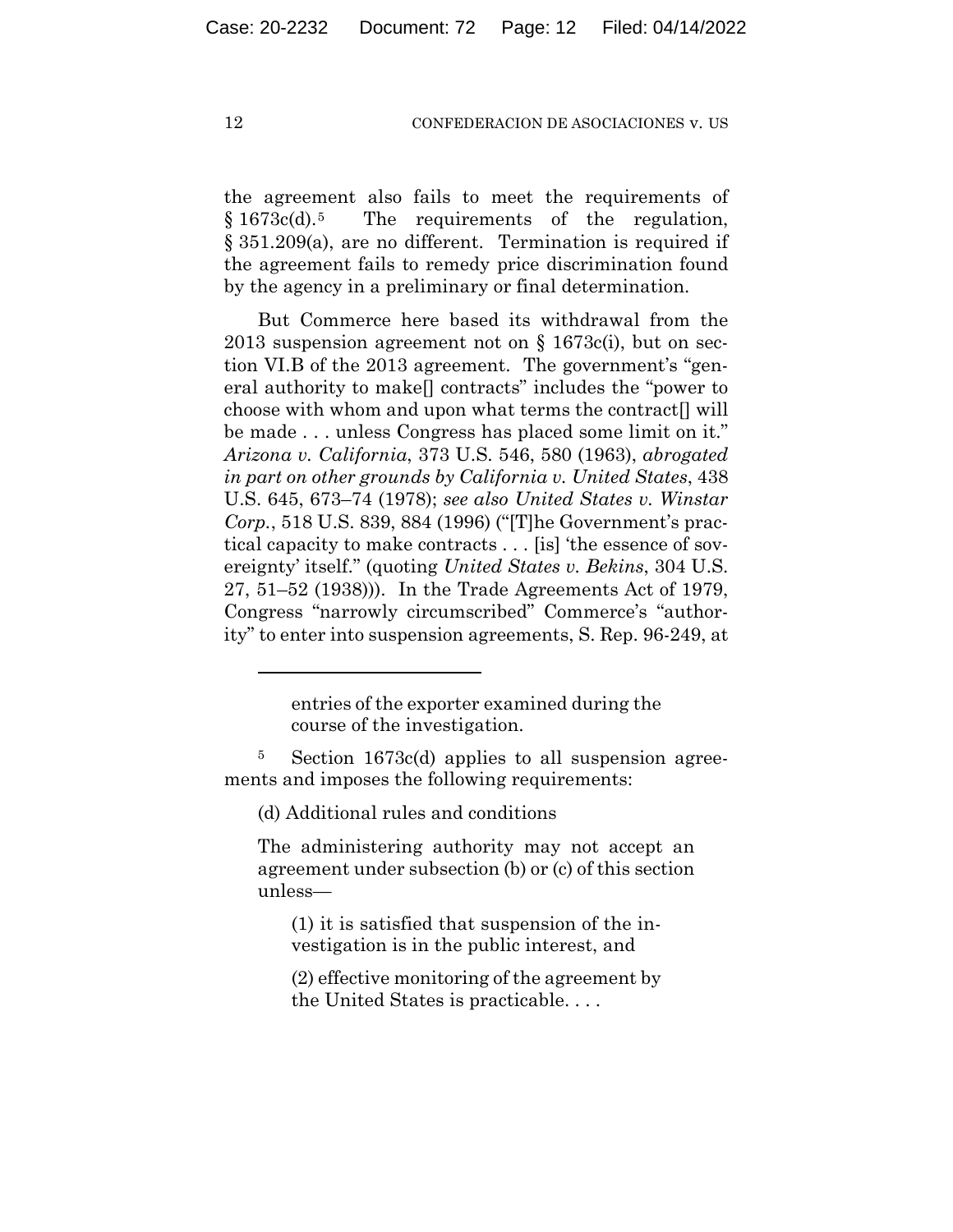71 (1979), but it did not "fetter [Commerce's] discretion" to control the content of such agreements "in clear and unequivocal terms," *Arizona*, 373 U.S. at 581, apart from the requirement that the agreement provide appropriate remedies for the dumping. *See* § 1673c(b)–(d).

Section 1673c(i) mandates Commerce's withdrawal from a suspension agreement in certain circumstances, but it does not limit Commerce's ability to contract for the right to withdraw under other circumstances. There is no other provision or policy in the antidumping statute that suggests the government lacks the authority to contract for the ability to withdraw from a suspension agreement, and CAADES cites no such provision or policy. Thus, this is not a situation in which a government contract is impermissible because it conflicts with the provisions or policies of a governing statute. *See, e.g.*, *Chamber of Com. v. Reich*, 74 F.3d 1322, 1338–39 (D.C. Cir. 1996).

This court previously rejected an identical challenge to Commerce's withdrawal from the 2013 agreement in reviewing the Trade Court's denial of a preliminary injunction in a related proceeding. *See In re Confederacion de Asociaciones Agricolas del Estado de Sinaloa*, 781 F. App'x 982 (Fed. Cir. 2019). There, CAADES sought to prevent the government from ordering the suspension of the liquidation of entries of Mexican tomatoes, resuming its antidumping investigation, and requiring cash deposits or bonds for imports following the 2013 agreement's termination.6 *See id.* at 984. After the government published

<sup>6</sup> During the preliminary injunction hearing at the Trade Court, the growers conceded that Commerce's withdrawal from the 2013 Agreement was proper. *CAADES I*, 389 F. Supp. 3d at 1396 n.1 ("Judge: Do you believe that there is a basis for any party to withdraw from the Suspension Agreement, just on voluntary withdrawal? Mr.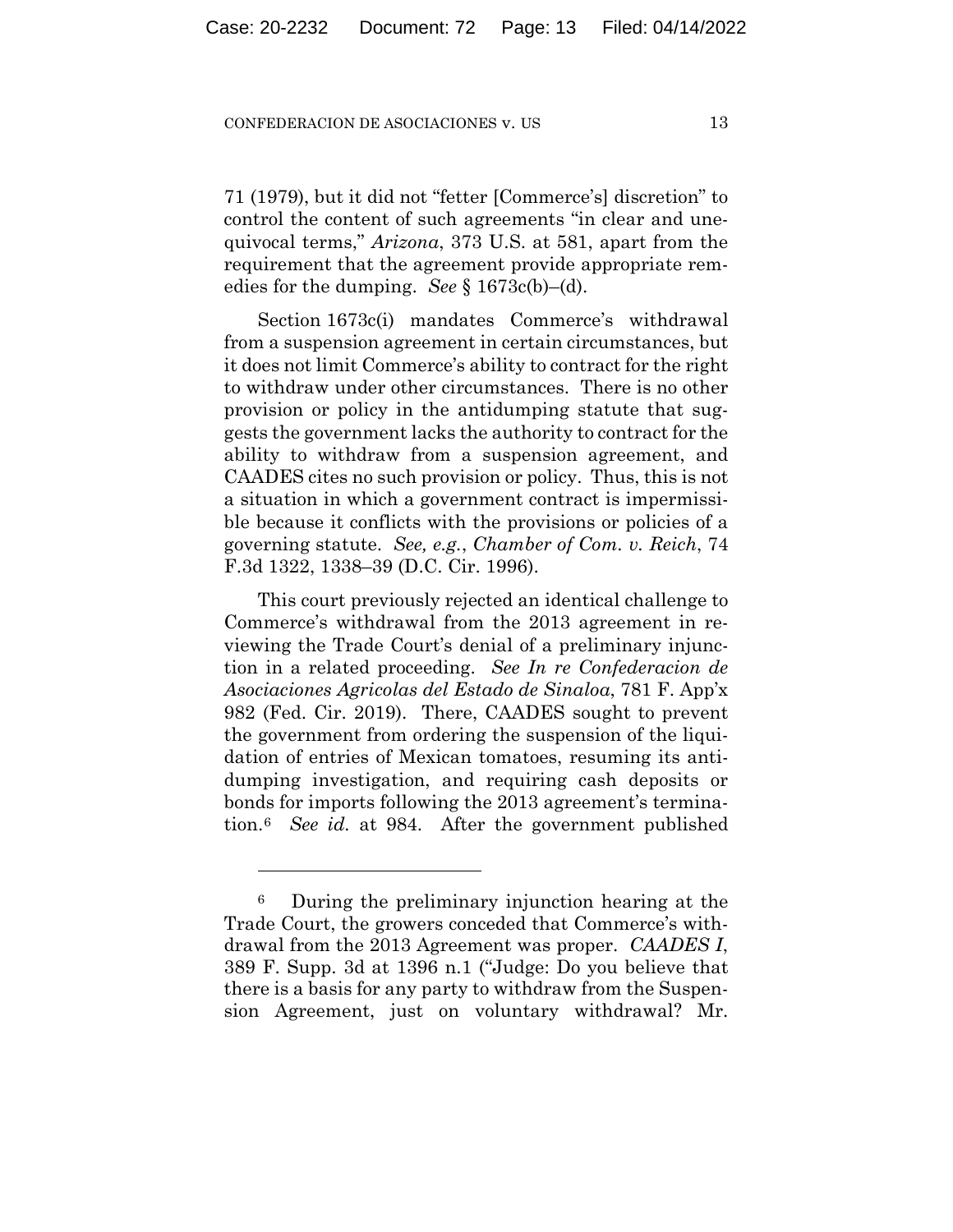notice that it intended to terminate the suspension agreement and resume its antidumping investigation, the growers filed suit in the Trade Court, challenging the agreement's termination. In upholding the Trade Court's denial of the growers' request for a preliminary injunction, we concluded that the "petitioners [were] unlikely to succeed on the merits of their challenge" to the 2013 agreement's termination in part because § 1673c(i)'s requirements apply only when Commerce bases its withdrawal from a suspension agreement on § 1673c(i). *Id.* at 986. The panel concluded that the government was not required to comply with § 1673c(i) because "Commerce stated that it was basing its withdrawal from the suspension agreement on the withdrawal provision," (section VI.B) "not on [§ 1673c(i)]." *Id.* Similarly here, we see no reason why Commerce's withdrawal from the suspension agreement pursuant to the agreement's terms exceeded its authority or was otherwise statutorily improper.

2

CAADES also challenges Commerce's termination of the 2013 agreement on the ground that the government's decision was based on improper political influence. That improper influence, according to CAADES's complaints, stemmed from the FTE's November 2018 letter requesting that Commerce terminate the suspension agreement because it was ineffective, as well as the February 2019 letter from Senator Rubio and forty-seven other members of

Koslowe: Yes, there is. And we don't challenge that. The Agreement itself says on 90 days written notice either side can withdraw. Judge: And there doesn't have to be a violation, or—? Mr. Koslowe: Nope. Judge:—a finding that it doesn't meet the requirements of the Act? Mr. Koslowe: No." (citing TRO and PI Hr'g Oral Arg. at 10:05–10:30)).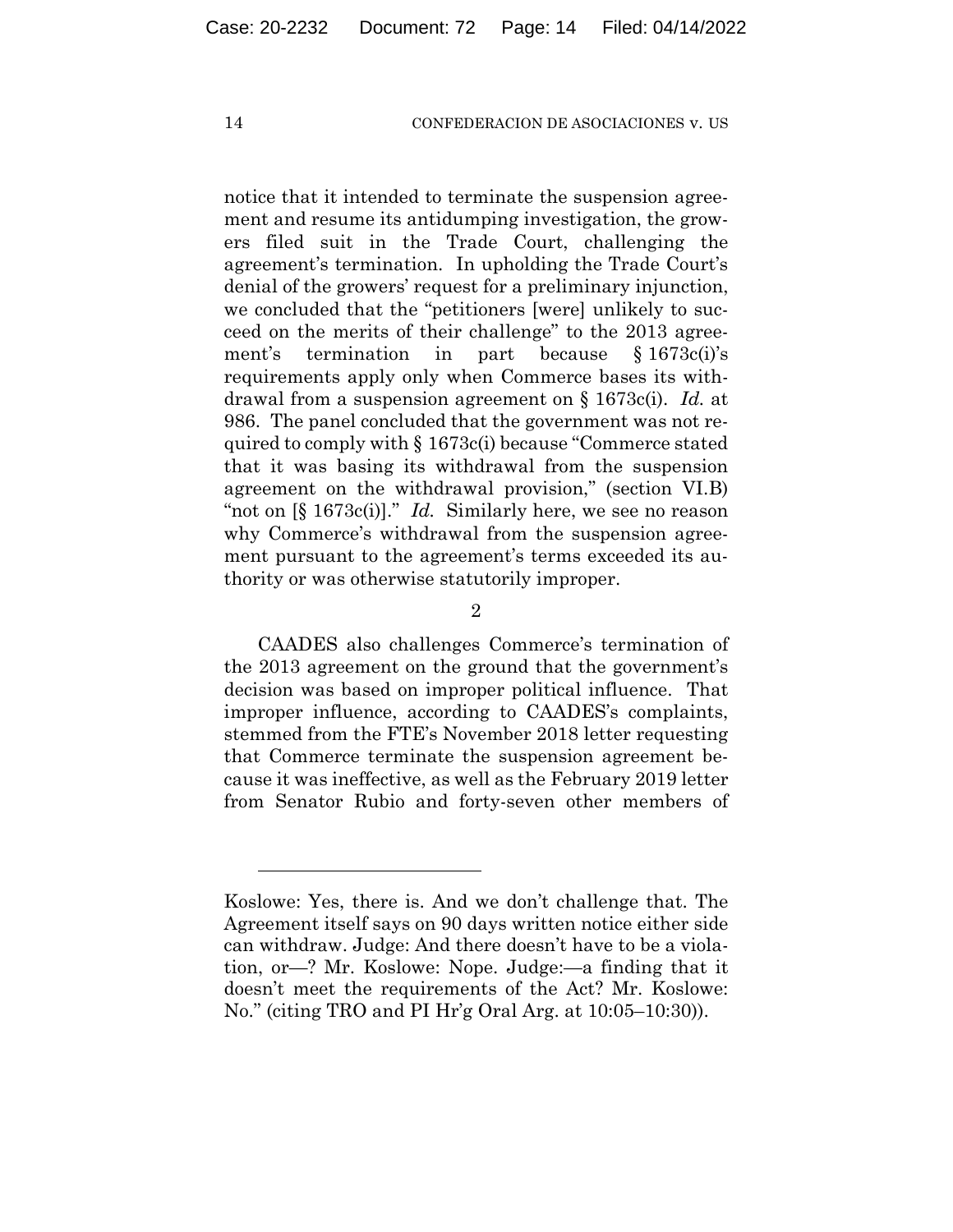Congress urging Commerce to terminate the agreement for the same reason.7

There is no impropriety in considering an interested party's public request for agency action. *See, e.g.*, *Nat'l Parks Conservation Ass'n v. U.S. Dep't of Interior*, 835 F.3d 1377, 1386 (11th Cir. 2016). Nor is there impropriety in legislators urging an agency to take action on the merits based on the ineffectiveness of a prior agency action to remedy a particular problem that affects their constituents. Under these circumstances, the Supreme Court's decision in *Department of Commerce v. New York*, 139 S. Ct. 2551 (2019), expressly forecloses a challenge based on alleged political influence. This is particularly so where, as here, the face of the agency decision does not identify that it was motivated by any improper consideration.

*Department of Commerce* concerned the Secretary of Commerce's decision to "reinstate a question about citizenship on the 2020 decennial census questionnaire." *Id.* at 2562. The Secretary attributed the agency's decision to reinstate the question to a December 2017 "request of the Department of Justice" to Commerce that "sought improved data about citizen voting-age population for purposes of enforcing the Voting Rights Act." *Id.* But the "administrative record show[ed] that DOJ's request to add a citizenship question originated not with the DOJ, but with the Secretary himself." *Id.* at 2594 (Breyer, J., concurring in part). It revealed "that the Secretary was determined to reinstate a citizenship question from the time he entered office;

<sup>7</sup> CAADES's complaints pled that the "pressure placed on [Commerce] by Senator Rubio's letter and the fact that FTE (representatives of the domestic industry) wanted to pressure the Mexican Growers to agree to a suspension agreement more favorable to FTE's interests," J.A. 71, were impermissible.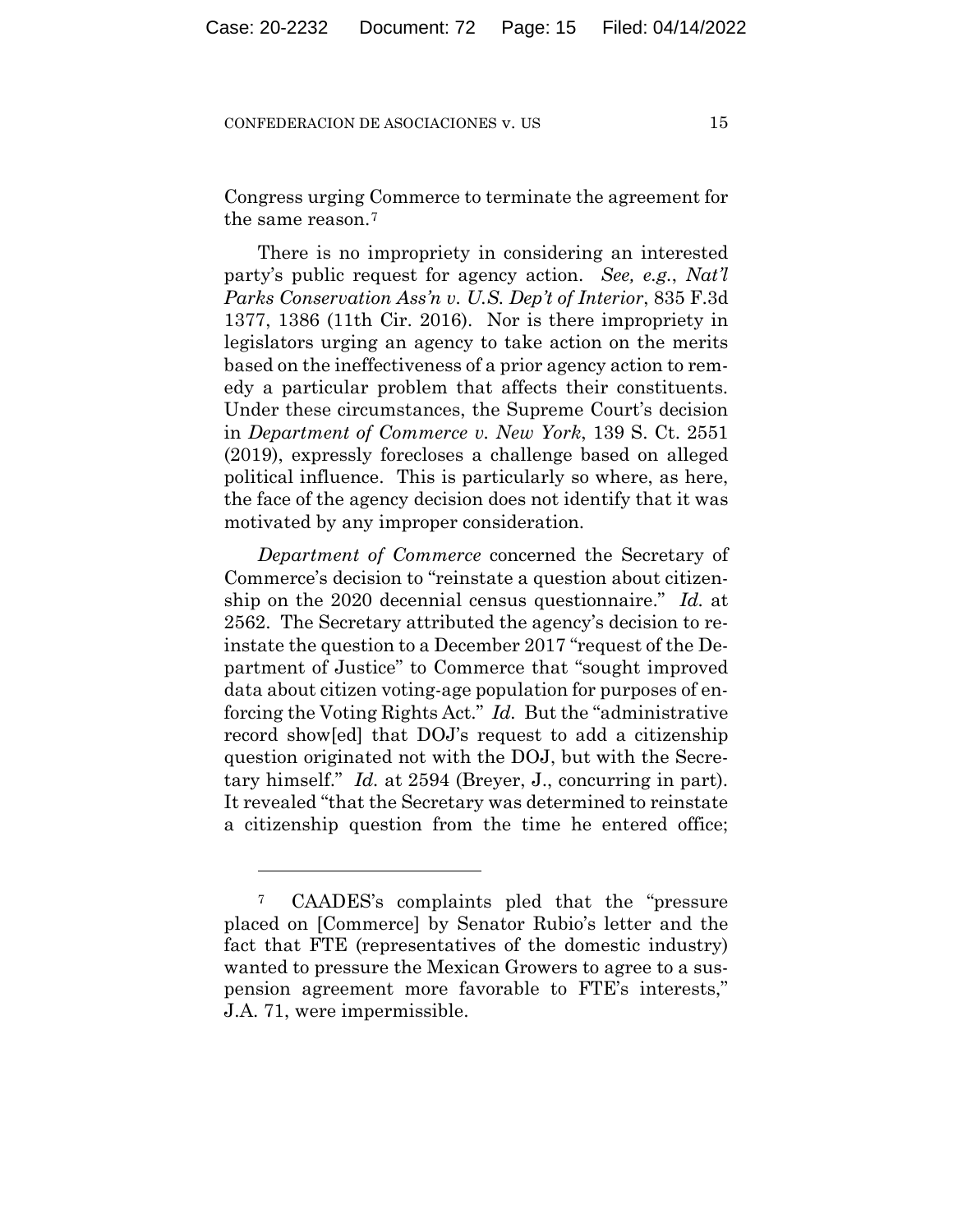instructed his staff to make it happen"; and "subsequently contacted the Attorney General himself to ask if DOJ would make the [voting-age data] request." *Id.* at 2574 (majority opinion). The challengers' complaint also alleged that, although not the disclosed basis for its decision, the agency's action was in part motivated by the partisan political benefits that the question would have on 2020 redistricting.

The Supreme Court held that Commerce's decision was invalid because it relied on a DOJ request when in fact that request was solicited by Commerce itself. *Id.* at 2575–76. The Court's decision thus rested on its determination that the agency's reasoning was pretextual. *Id.* at 2575 ("[W]e cannot ignore the disconnect between the decision made and the explanation given.").

With regard to the allegation that Commerce's decision was based on political motivation, the Court first explained its reluctance to look behind the face of an agency's decision, recognizing that "judicial inquiry into 'executive motivation' represents 'a substantial intrusion' into the workings of another branch of Government and should normally be avoided." *Id.* at 2573 (quoting *Arlington Heights v. Metro. Hous. Dev. Corp.*, 429 U.S. 252, 268 n.18 (1977)). That an agency's decision might have been based on "other unstated reasons" is not a reason to invalidate it. *Id.*

Second, the Court explained that speculation about alleged improper political influence is not a ground for invalidating agency action:

[A] court may not set aside an agency's policymaking decision solely because it might have been influenced by political considerations or prompted by an Administration's priorities. Agency policymaking is not a "rarified technocratic process, unaffected by political considerations or the presence of Presidential power." Such decisions are routinely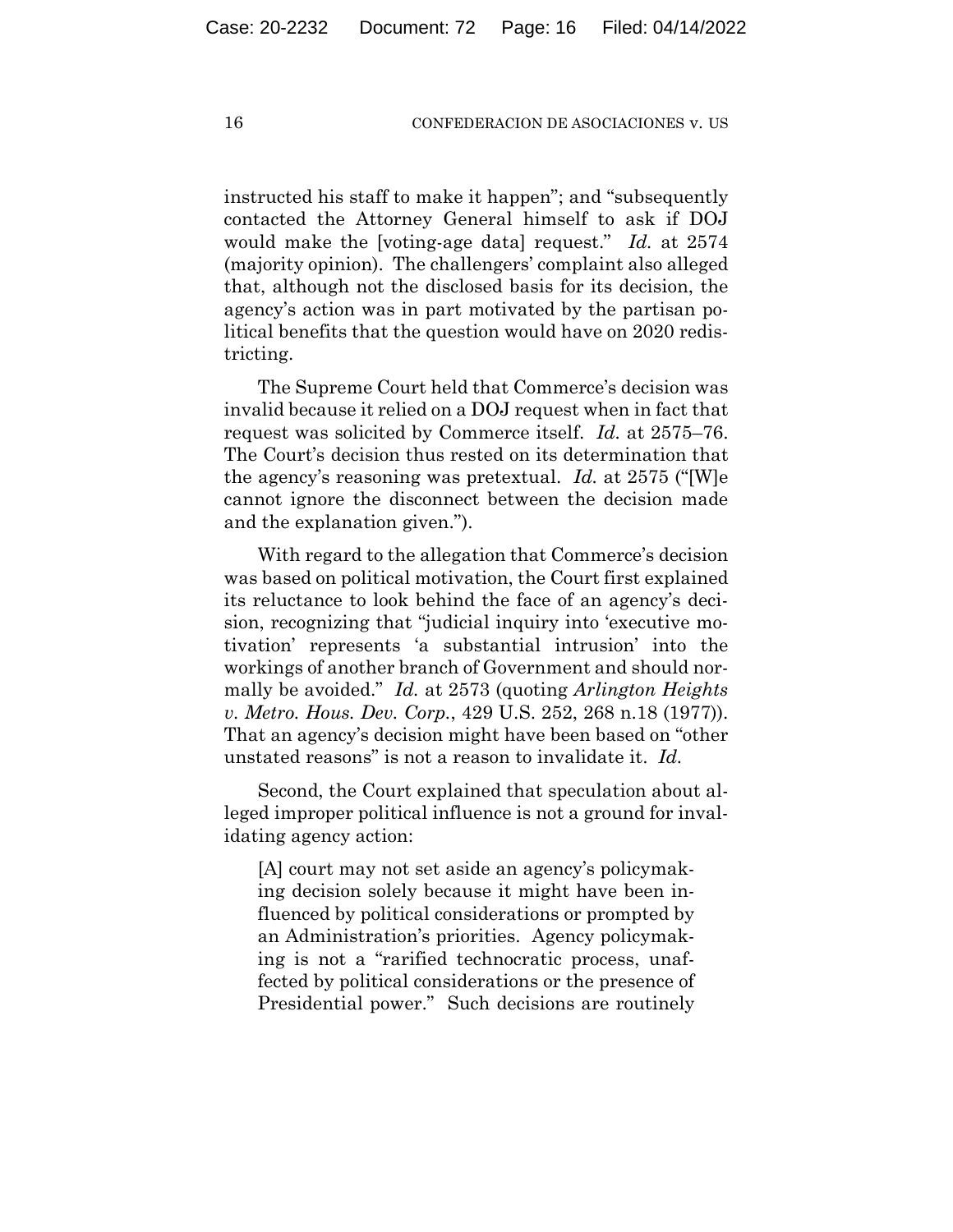informed by unstated considerations of politics, the legislative process, public relations, interest group relations, foreign relations, and national security concerns (among others).

## *Id.* (internal quotations and citations omitted).

In the present case, the complaints supply no basis for a determination of pretext like the one in *Department of Commerce*. Nor was Senator Rubio's letter an improper communication. The congressional letter, which apparently expressed the same concerns as the FTE letter, is a familiar form of officeholder communication to an agency based on the merits of a proposed agency action. It does not constitute an attempt to influence agency action by considerations other than the merit or lack of merit of the proposed action and the effects on interested parties.8 So too, there is also nothing on the face of the agency decision to suggest that it was based on any impropriety. Speculation as to improper motive provides no basis to look behind Commerce's stated reason for withdrawal. We conclude that there is no plausible claim upon which the Trade Court could have granted CAADES's requested relief, and we affirm the dismissal of counts 1 and 2.

## II. 2019 Agreement Claims

We turn to the claims concerning the 2019 agreement, which CAADES argues is voidable on grounds of duress.

## A. Jurisdiction

The government and the FTE argue that, while  $\S 1516a(a)(2)(B)(iv)$  ("subsection  $(B)(iv)$ ") grants jurisdiction over challenges to Commerce's "determination . . . to

<sup>8</sup> Even assuming that, under statute, Commerce was obligated to place this letter in the record, CAADES has not shown that this error was harmful.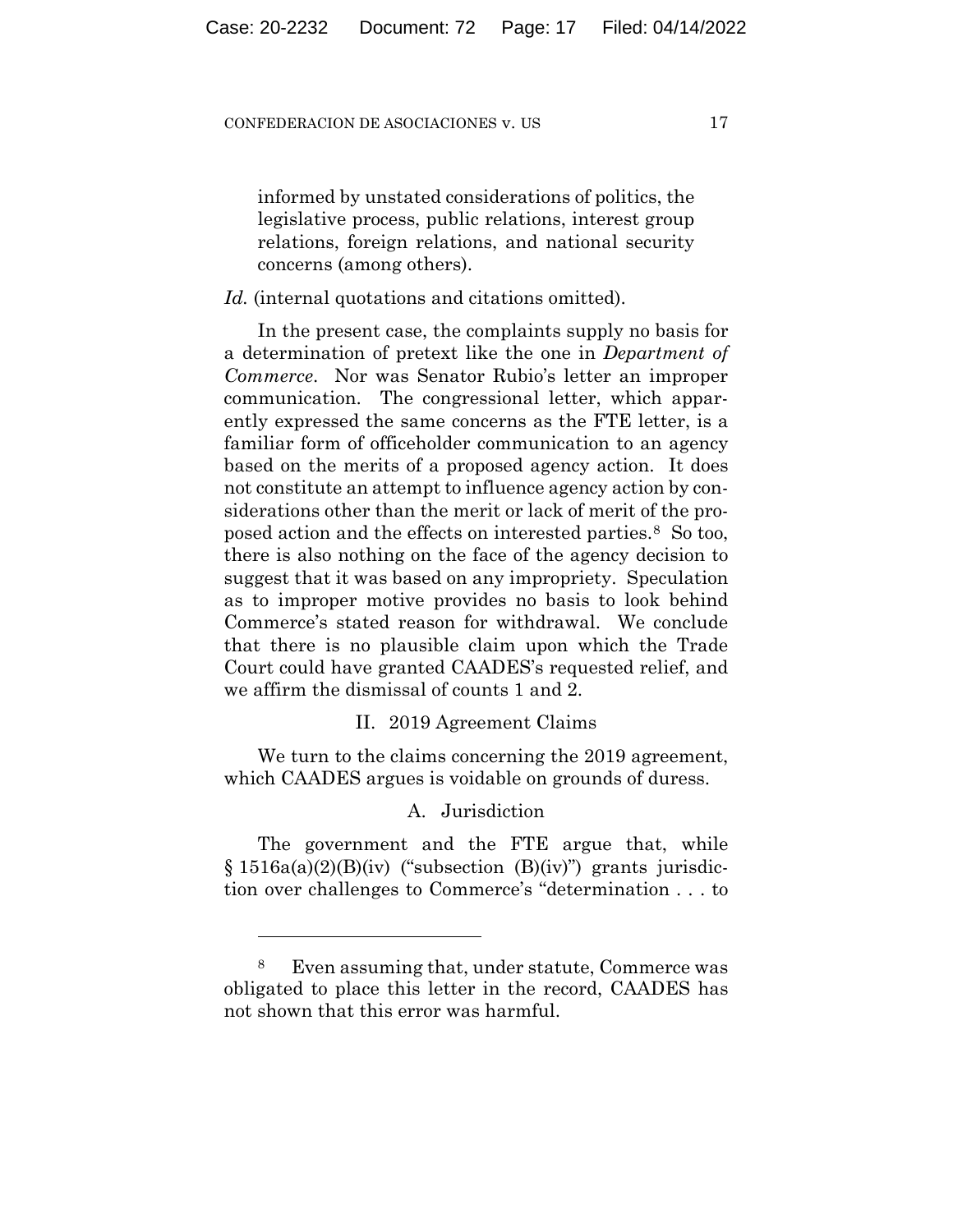suspend an antidumping duty . . . investigation," the challenges were not timely because  $\S 1516a(a)(2)(A)$  requires parties seeking to challenge a suspension agreement under subsection (B)(iv) to file a summons "[w]ithin thirty days after the date of publication in the Federal Register of" notice of the suspension agreement, "and within thirty days thereafter a complaint." Oral Arg. 24:33–24:45; FTE Br. 13–14. Commerce published notice of the 2019 agreement on September 24, 2019, and CAADES filed its earliest summons on November 22, 2019, outside of the thirty-day limit.

But this is not a subsection (B)(iv) challenge to Commerce's "determination . . . to suspend an antidumping duty . . . investigation." The "true nature" of CAADES's challenges is not to Commerce's "determination . . . to suspend," but rather to the actions allegedly undertaken by Commerce to coerce CAADES to execute the agreement. *Hartford Fire Ins. Co. v. United States*, 544 F.3d 1289, 1293 (Fed. Cir. 2008) ("[W]e must look to the true nature of the action in a district court in determining jurisdiction."). Because these challenges are not properly characterized as subsection (B)(iv) challenges, we conclude that CAADES's duress claims are properly within the residual jurisdiction provision and are not time-barred.

## A. Mootness

To the extent that the Trade Court held that CAADES's duress claims were somehow moot, we conclude that they were not. Here, as with the 2013 agreement termination challenge, success on the merits would lead to meaningful relief.

## A. The Merits

The Trade Court appears to have held that CAADES could not challenge the suspension agreement while continuing to accept its benefits. We need not address the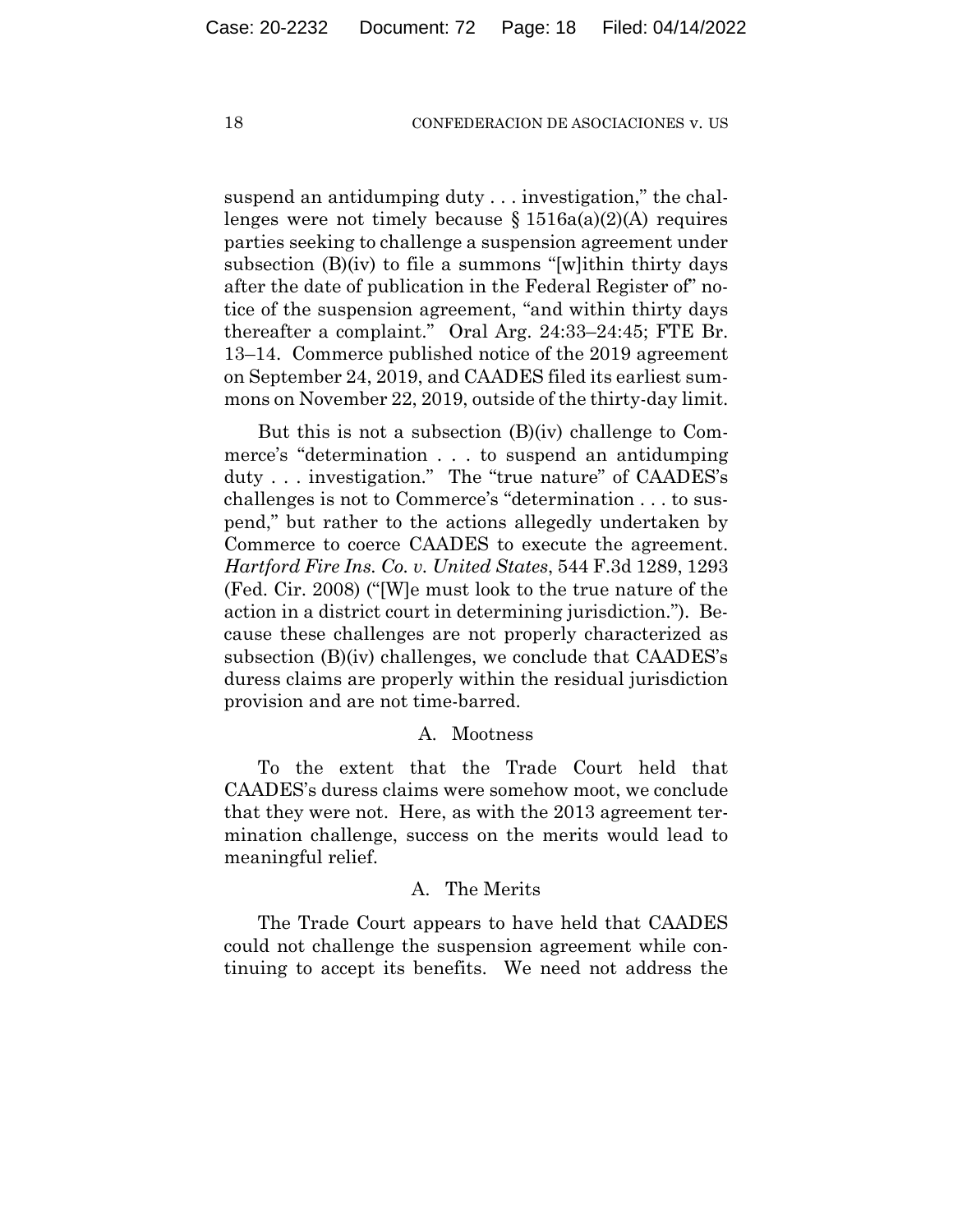Trade Court's theory because we conclude that CAADES has failed to allege a cognizable claim for duress.

The Trade Court's obligation to accept the complaints' allegations of duress as true does not excuse the requirement that those allegations comprise "a plausible legal theory." *Hutchinson Quality Furniture, Inc. v. United States*, 827 F.3d 1355, 1361 n.4 (Fed. Cir. 2016) (citing *Fifth Third Bancorp v. Dudenhoeffer*, 573 U.S. 409, 425–26 (2014)). To render the agreement invalid for duress, CAADES was required to show that "(1) it involuntarily accepted [the government's] terms, (2) circumstances permitted no other alternative, and (3) such circumstances were the result of [the government's] coercive acts." *Rumsfeld v. Freedom NY, Inc.*, 329 F.3d 1320, 1329 (Fed. Cir. 2003) (internal quotation marks omitted) (quoting *Dureiko v. United States*, 209 F.3d 1345, 1358 (Fed. Cir. 2000)).

That CAADES felt "forced" to sign the 2019 agreement, J.A. 60, and that several Mexican growers went out of business while the cash deposit requirement was imposed may satisfy the "involuntary" and "no other alternative" requirements. But CAADES also had an obligation to plead facts showing that its entry into the 2019 agreement was coerced.

When a party claims that the government has committed the allegedly coercive act, proof of coercion requires "[s]ome wrongful conduct" on the part of the government beyond "[e]conomic pressure" or "the threat of considerable financial loss." *Freedom NY*, 329 F.3d at 1330 (quoting *Johnson, Drake & Piper, Inc. v. United States*, 531 F.2d 1037, 1042–43 (Ct. Cl. 1976)); *see also Liebherr Crane Corp. v. United States*, 810 F.2d 1153, 1158–59 (Fed. Cir. 1987) (holding that illegal action by the government in violation of a statute or regulation may support allegations of duress); *Sys. Tech. Assocs., Inc. v. United States*, 699 F.2d 1383, 1387–88 (Fed. Cir. 1983) (same); *David Nassif*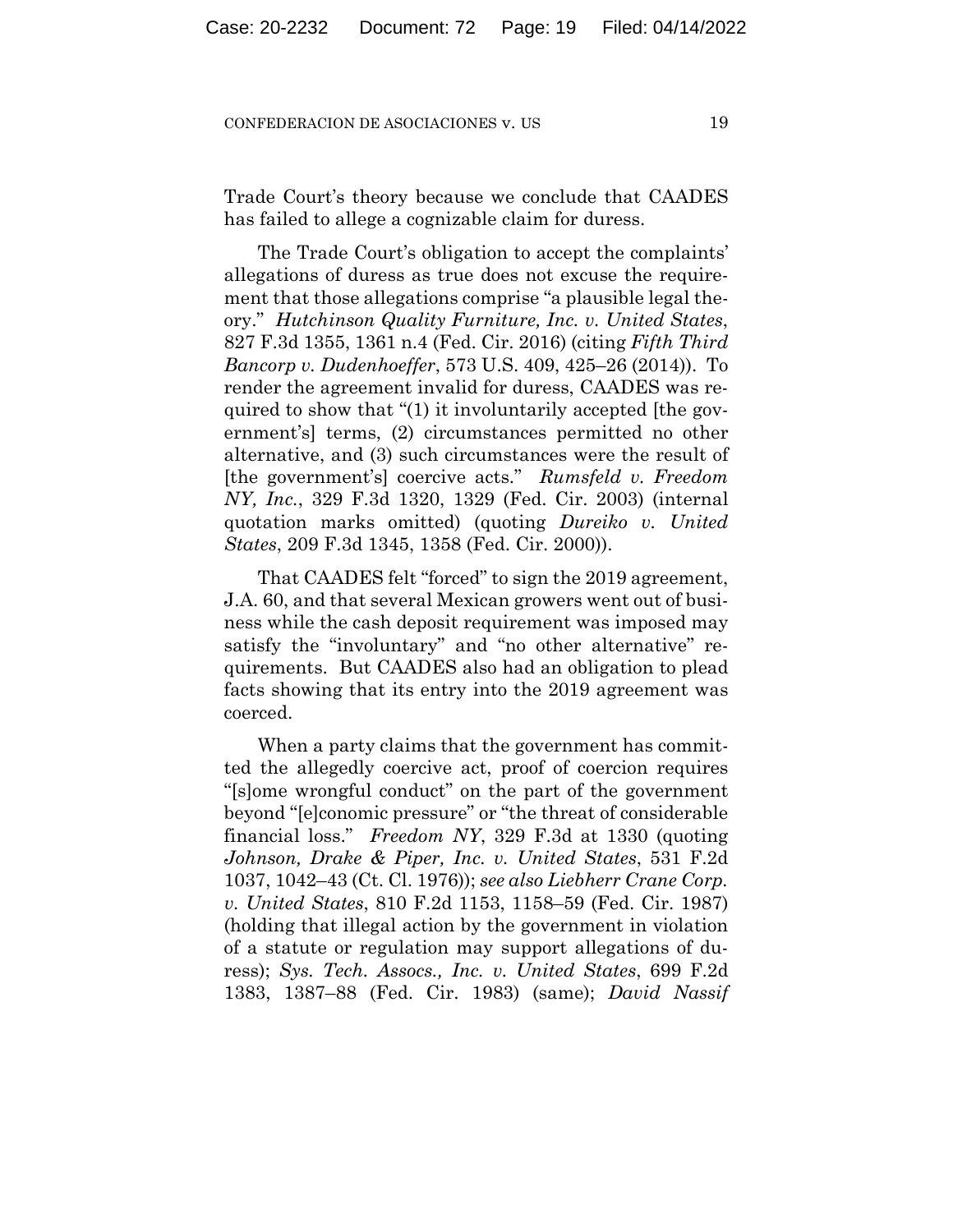*Assocs. v. United States*, 644 F.2d 4, 12 (Ct. Cl. 1981) (same). Specifically, the party must show either government "action in violation of a statute or regulation," "breach of an express provision of [a] contract without a good-faith belief that the action was permissible," or a violation of the "covenant of good faith and fair dealing implicit in every contract." *Freedom NY*, 329 F.3d at 1330.

The alleged coercion here was the resumption of the investigation, which according to CAADES was unlawful because the termination of the 2013 agreement was not in accordance with the statute or was a breach of contract.9 As we have discussed, the government's termination of the 2013 agreement did not violate a statute or regulation. Nor was it invalid on grounds of improper political influence. So too, the government's termination of the 2013 agreement did not breach any of the 2013 agreement's express contractual provisions because the at-will termination clause permitted "[t]he signatories *or the Department* [to] withdraw . . . upon ninety days written notice to the other party." J.A. 353 (emphasis added).

There is therefore no plausible claim upon which the Trade Court could have found coercion or granted CAADES's requested relief, and we affirm the dismissal of count 4.

II. Claims as to the Final Dumping Determination

In counts 5–7 of the complaints, CAADES also challenges the final determination resulting from Commerce's continued investigation. The Trade Court held that these claims were not ripe for review until a final antidumping order had issued. In *Bioparques de Occidente v. United* 

<sup>9</sup> CAADES did not plead that the government breached the duty of good faith and fair dealing in terminating the contract.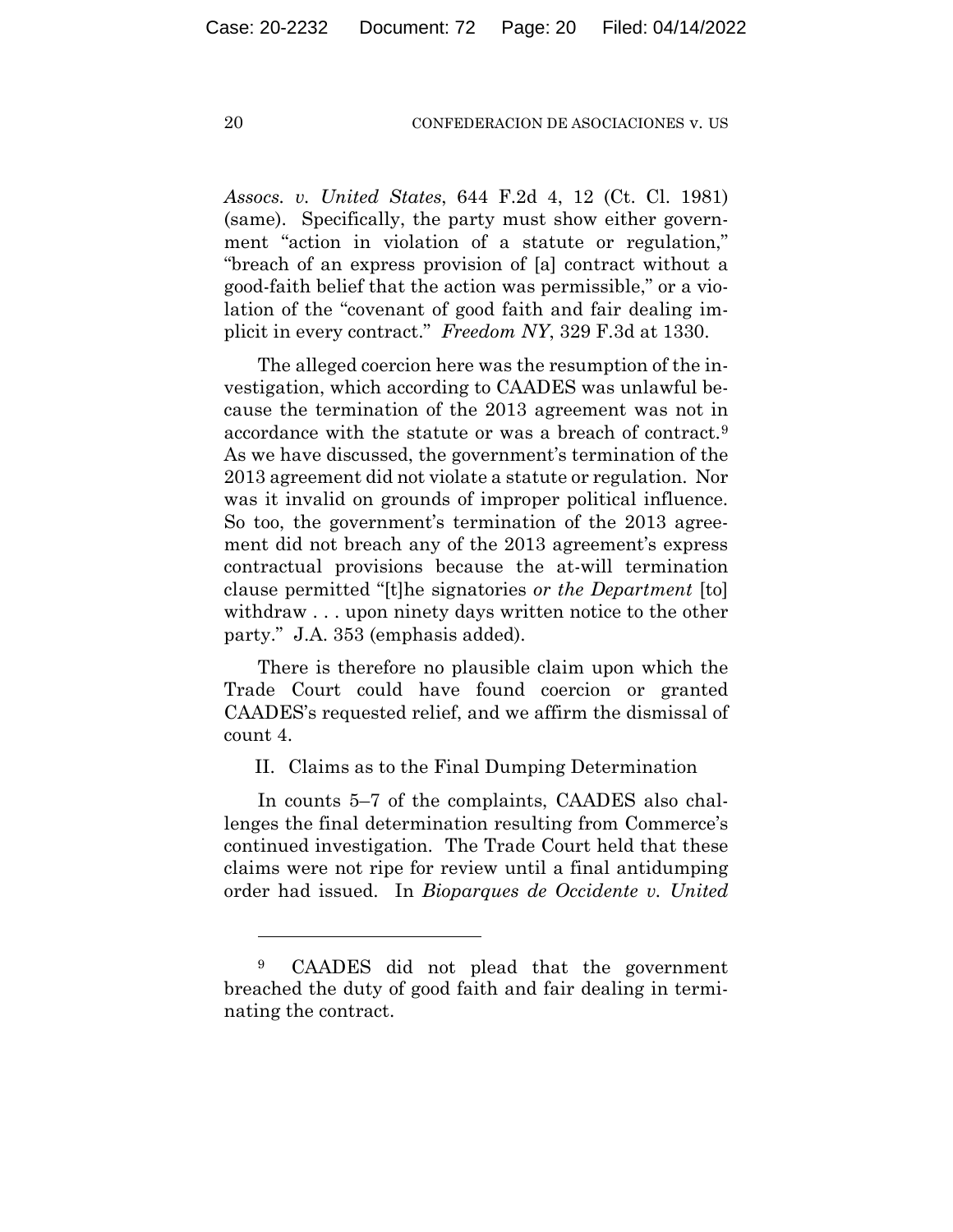*States*, No. 2020-2265, we today conclude that materially identical challenges are justiciable "under Supreme Court authority—in particular, *MedImmune, Inc. v. Genentech, Inc.*, 549 U.S. 118 (2007)," and in *Red Sun Farms v. United States*, No. 2020-2230, we conclude that the Trade Court has statutory jurisdiction over such challenges.

In count 3, CAADES also challenges Commerce's resumption of the antidumping investigation following the 2013 agreement's termination. There is no independent jurisdiction over challenges to that interim decision.10 *See* § 1516a(a)(1), (2)(a), (b); 33 Charles Alan Wright & Arthur R. Miller, *Federal Practice and Procedure* § 8361 (2d ed.) ("[J]udicial review is available only for 'final' agency actions."); *see also Automated Merch. Sys., Inc. v. Lee*, 782 F.3d 1376, 1380–81 (Fed. Cir. 2015) (agency decision to initiate or continue proceedings cannot be reviewed until issuance of final order); *Gov't of People's Republic of China v. United States*, 483 F. Supp. 2d 1274, 1281 (Ct. Int'l Trade 2007) (holding appellants could challenge Commerce's decision to initiate an investigation after publication of the final determination). We accordingly affirm the Trade Court's dismissal of count 3, reverse the dismissal of counts 5–7, and remand for further proceedings.

## **CONCLUSION**

For the foregoing reasons, we conclude that the Trade Court had jurisdiction over CAADES's challenges to the termination of the 2013 agreement and the 2019 agreement, and that those claims are not moot. On the merits,

<sup>10</sup> Congress contemplated that decisions such as "a preliminary affirmative antidumping . . . determination or a decision to exclude a particular exporter from an antidumping investigation," would be reviewable "only in connection with the review of the final determination." H.R. Rep. No. 96-1235, at 48 (1980).